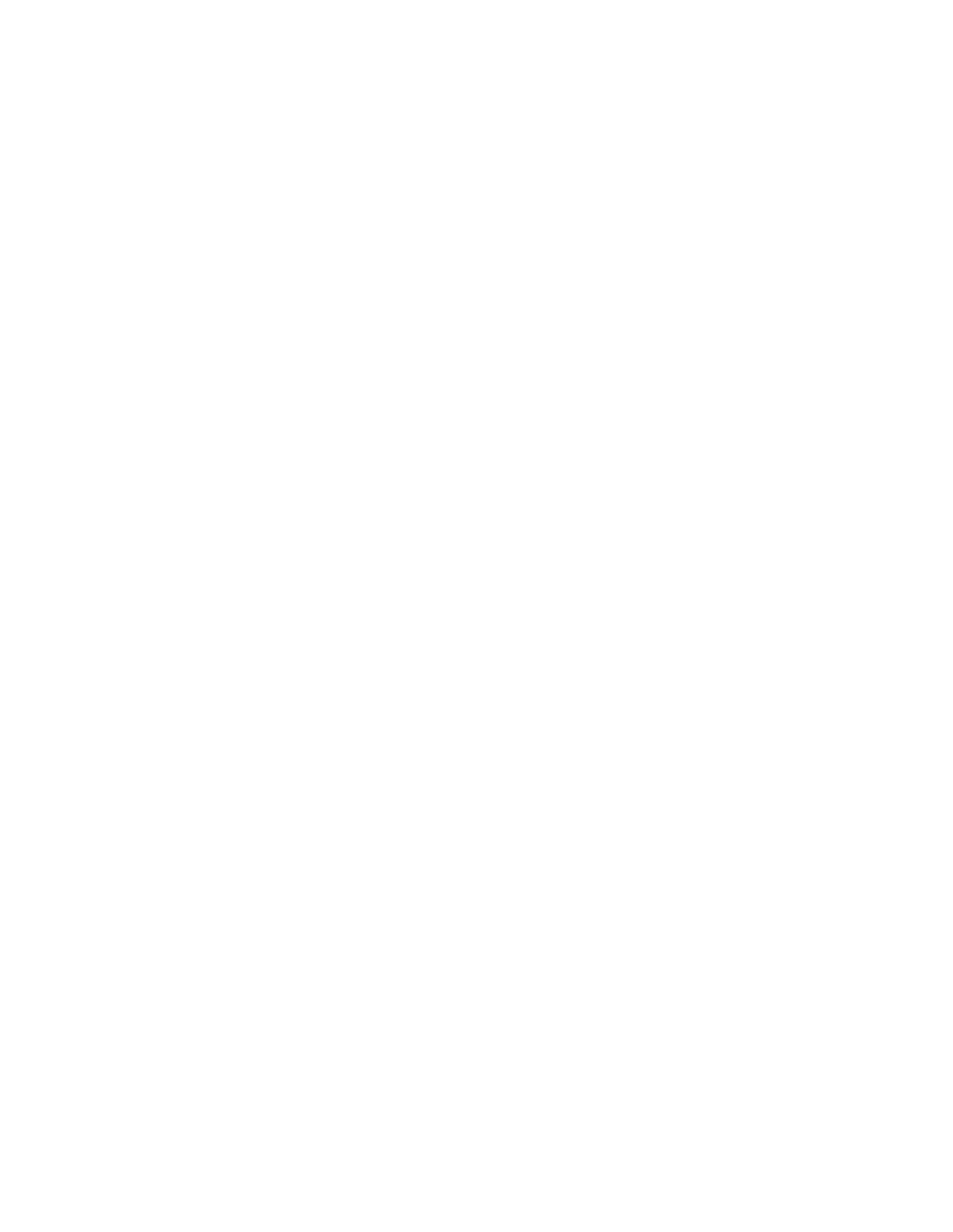#### **Age and Rarity**

Does the building, landscape or area possess qualities of age and rarity?

#### **Population Growth**

During the Victorian era, the United Kingdom experienced unprecedented population growth and urban immigration. The statutory criteria identifies 1840 as a watershed after which a "greatly increased number of buildings [were] erected".

These national trends can be seen locally. Urban centres experienced dramatic population growth, whilst the population of villages tended to remain steady or decline slightly.

#### **Parliamentary Enclosure**

The transfer of open fields into private ownership took place nationally through a series of Enclosure Acts during the period c.1760-1820.

Locally, enclosure did not tend to act as a spur to new development. The exception to this rule is **Ilkeston**, where land to the north of the town soon became subject to speculative development. The extent of this development can be seen by comparing the Enclosure Award Map (1798) with Sanderson's Map (1835).

#### **Mass Transportation**

The canals that opened in the late eighteenth century possess qualities of age and rarity, but they do not seem to have stimulated the development of the settlements they passed through. The exception appears to be the **Nutbrook Canal** (1796), which provided some stimulus to the development of Ilkeston $1$ .

The **Midland Counties Railway** (1840) and the subsequent **Erewash Valley Line** (1847) are important early transportation routes. Both routes are depicted on Sanderson's map (1835) as the Line of the Proposed Midland Counties Railway, although the routes were altered before their construction. A branch line from Derby to Little Eaton was opened in 1856.

 $\ddot{\phantom{a}}$ <sup>1</sup> See e.g. Stevenson P (ed) - **The Midland Counties Railway**. Railway & Canal Historical Society, 1989. Page 10.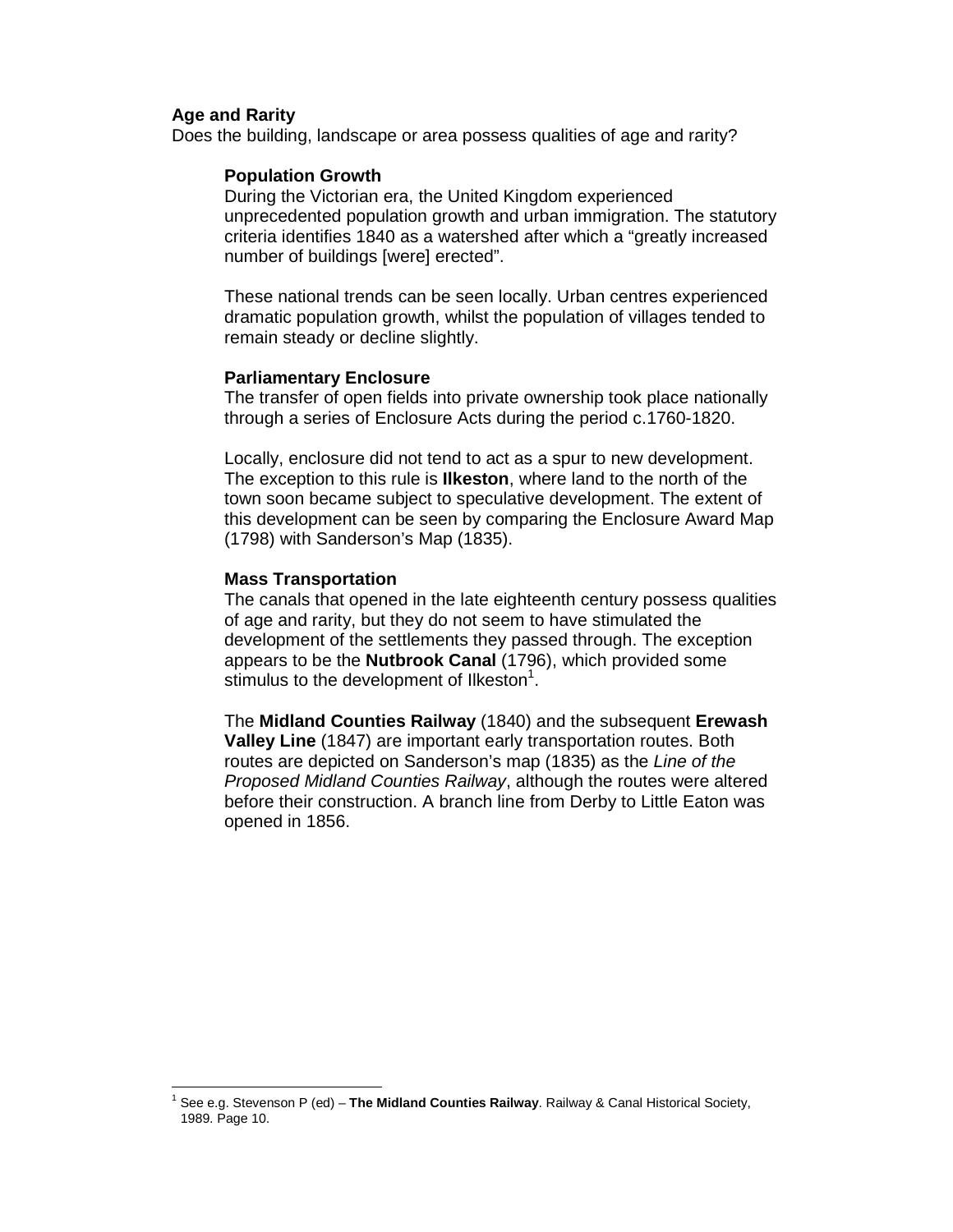| Parish                  | Population Growth in C19 <sup>4</sup>             | Transportation Links                            | Other Watersheds |
|-------------------------|---------------------------------------------------|-------------------------------------------------|------------------|
| <b>Breadsall</b>        |                                                   | No railway station until 1878                   |                  |
| Breaston                |                                                   | Railway station 1839 <sup>2</sup>               |                  |
| Dale Abbey              |                                                   |                                                 |                  |
| Draycott & Church Wilne |                                                   | Railway station 1852                            |                  |
| Ilkeston                | Steady growth, but at a higher<br>rate after 1851 | Erewash Valley Line 1847<br>Nutbrook Canal 1796 | Enclosure 1798   |
| Kirk Hallam             |                                                   |                                                 |                  |
| Little Eaton            |                                                   | Railway station 1856                            |                  |
| Long Eaton              | Exponential growth after 1851                     | Erewash Valley Line 1847 <sup>3</sup>           |                  |
| Morley                  |                                                   |                                                 |                  |
| Ockbrook & Borrowash    | No exponential growth until 1871                  | Railway station 1839                            |                  |
| Sandiacre               | No exponential growth until 1871                  | Railway station 1847                            |                  |
| Sawley & Wilsthorpe     |                                                   | No railway station until 1888 <sup>3</sup>      |                  |
| Stanley                 |                                                   |                                                 |                  |
| Stanton by Dale         |                                                   |                                                 |                  |
| West Hallam             |                                                   | No railway station until 1878                   |                  |

2 The station at Breaston was named Sawley to avoid confusion with Beeston. The station at Sawley

Junction (now called Long Eaton) did not open until 1888.<br><sup>3</sup> A station was provided on Meadow Lane in 1839. The station was some distance from the town and

had limited influence on its development.<br><sup>4</sup> Parishes with a population of less than 2000 people in 1901 have not been assessed.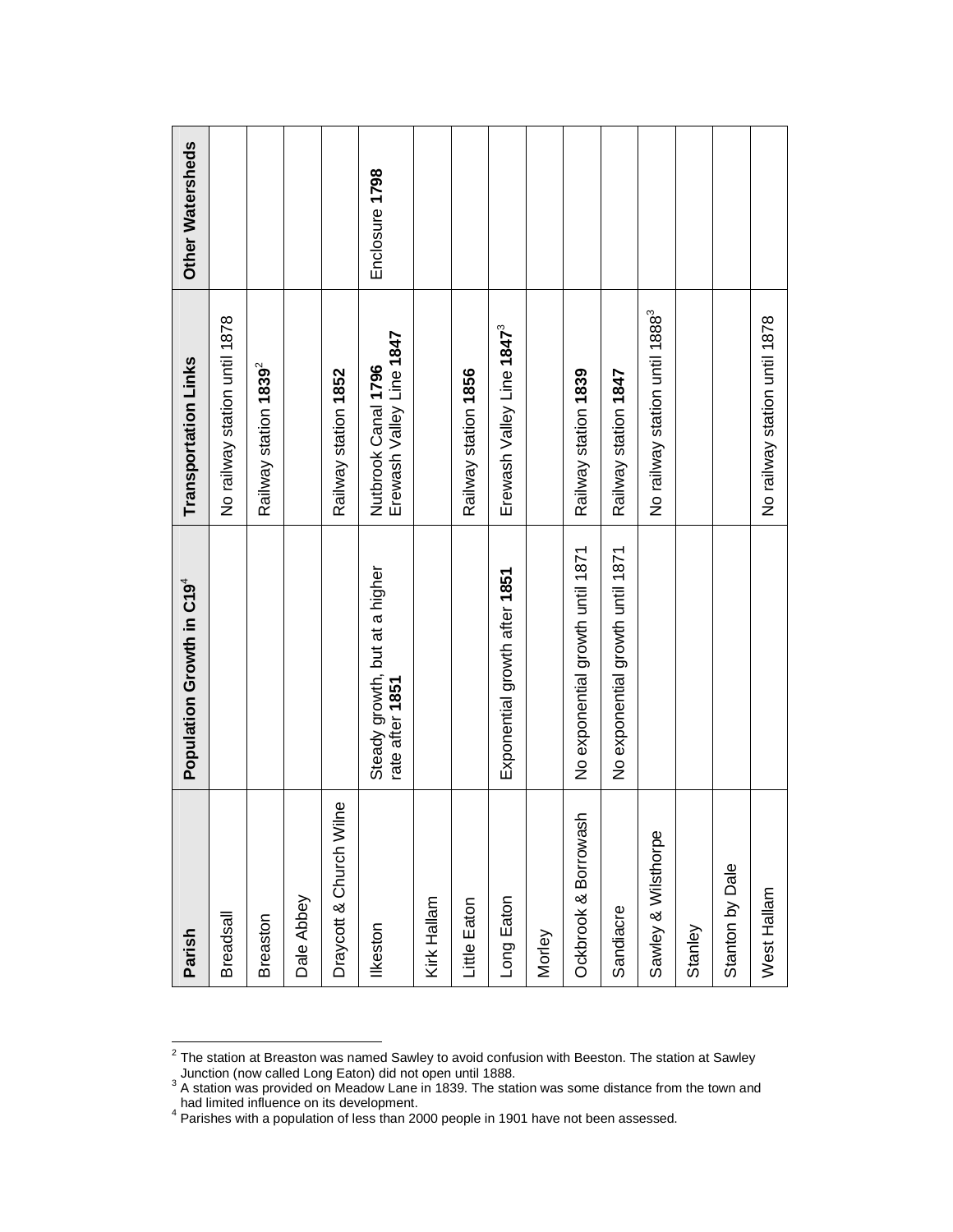#### **Architectural Interest**

Does the building, landscape or area possess special architectural interest?

In general, buildings will be considered to possess special architectural interest if they are featured in the following architectural gazetteers:

 Pevsner N, Rev Williamson E – **The Buildings of England: Derbyshire**. Second Edition (1978).

**The Builder** (periodical, 1866 to 1942).

#### **Important Architects**

Is the building the work of a nationally or locally important architect or engineer?

 In general, architects will be considered to be of national importance if they appear in the following book:

#### Curl, James Stevens – **Oxford Dictionary of Architecture and**  Landscape Architecture. Second Edition (2006)<sup>5</sup>.

Judged according to our basic assessment criteria, the following architects are considered to be of local importance:

| <b>Architect</b>               | Listed buildings per<br>year in practice | Grade I and II*<br>listed buildings |
|--------------------------------|------------------------------------------|-------------------------------------|
| Stevens, Henry Isaac           | 1.5                                      | 3                                   |
| <b>Fothergill, Watson</b>      | 1                                        |                                     |
| <b>Gorman &amp; Ross</b>       | 0.75                                     |                                     |
| <b>Widdows, George Henry</b>   | 0.5                                      | 1                                   |
| <b>Brewill &amp; Baily</b>     | 0.3                                      |                                     |
| <b>Currey &amp; Thompson</b>   | 0.25                                     | 1                                   |
| <b>Evans &amp; Jolley</b>      | 0.25                                     |                                     |
| Vignoles, Charles Blacker      | 0.25                                     |                                     |
| <b>Sutton, Richard Charles</b> | 0.2                                      |                                     |
| <b>Bromley, Albert Nelson</b>  | 0.2                                      |                                     |
| <b>Knight, William</b>         | 0.15                                     | 1                                   |

 $\overline{a}$ 5 Reference may also be made to Brodie A – **Dictionary of British Architects 1834 to 1914** (2001).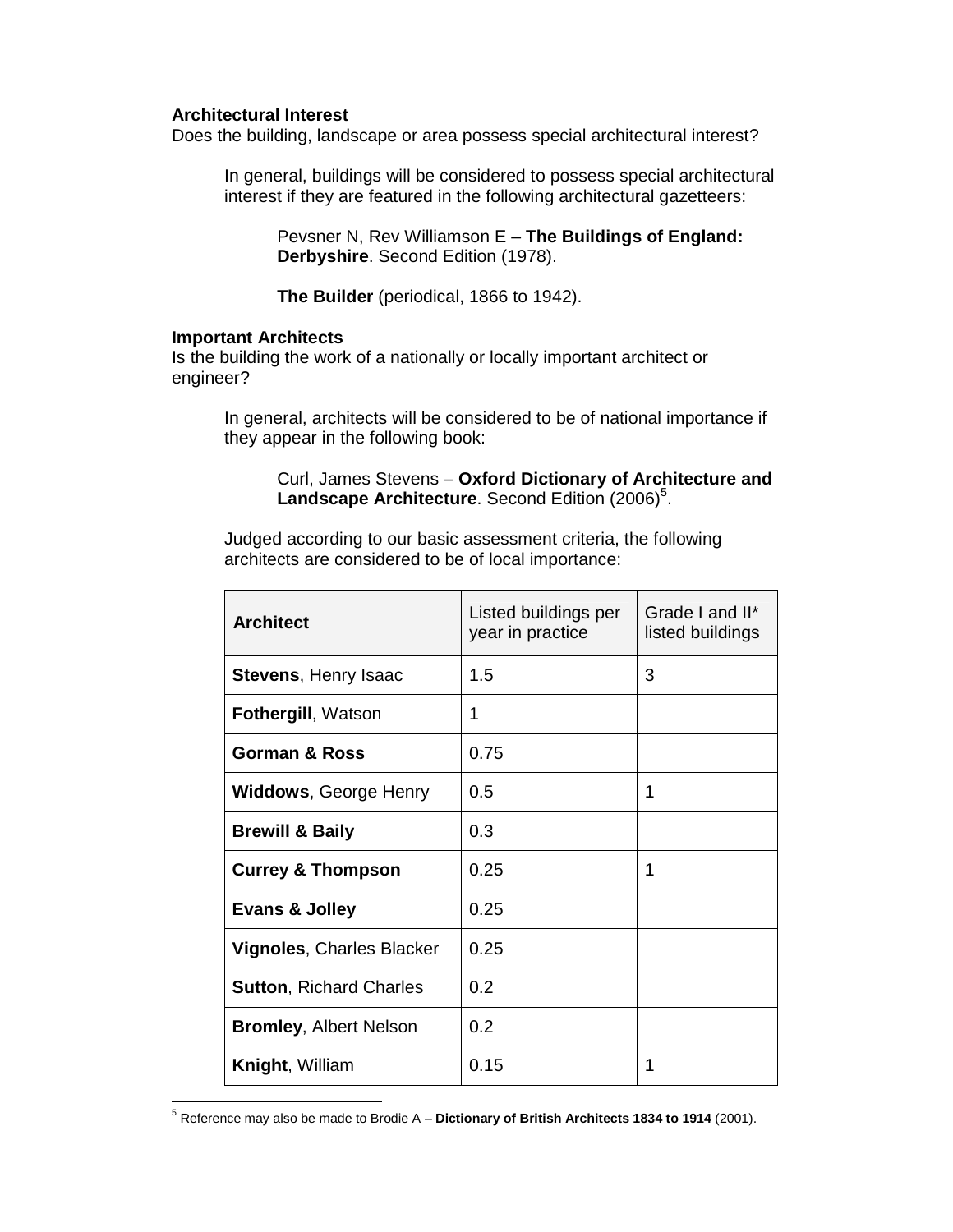#### **Historic Interest**

Does the building, landscape or area possess special historic interest?

In general, buildings will be considered to possess special historic interest if they are featured in any of the following county histories and archaeological journals:

Page W – **The Victoria History of the County of Derby**. Volume 2 (1907).

Mee A – **The King's England: Derbyshire** (1937).

Derbyshire Archaeological Society - **Derbyshire Archaeological Journal** (periodical, 1879 to present).

If the building is a non-conformist **chapel**, it will be considered to possess special historic interest if it is featured in the following gazetteer:

> Stell C - **Non-Conformist Chapels and Meeting Houses in Central England** (1986).

#### **Interest to Economic History**

Does the building, landscape or area illustrate an important aspect of local economic history?

 Buildings will be considered to illustrate an important aspect of local **industrial** history if they appear in one of the following selective gazetteers<sup>6</sup>:

Smith D – **Industrial Archaeology of the East Midlands**. David & Charles (1965).

Nixon F – **Industrial Archaeology of Derbyshire**. David & Charles (1969).

Palmer M & Neaverson P – **Industrial Landscapes of the East Midlands**. Phillimore (1992).

 6 With regard to **agricultural** history, reference may also be made to Martins SW – **The English Model Farm 1700 to 1914** (2002).